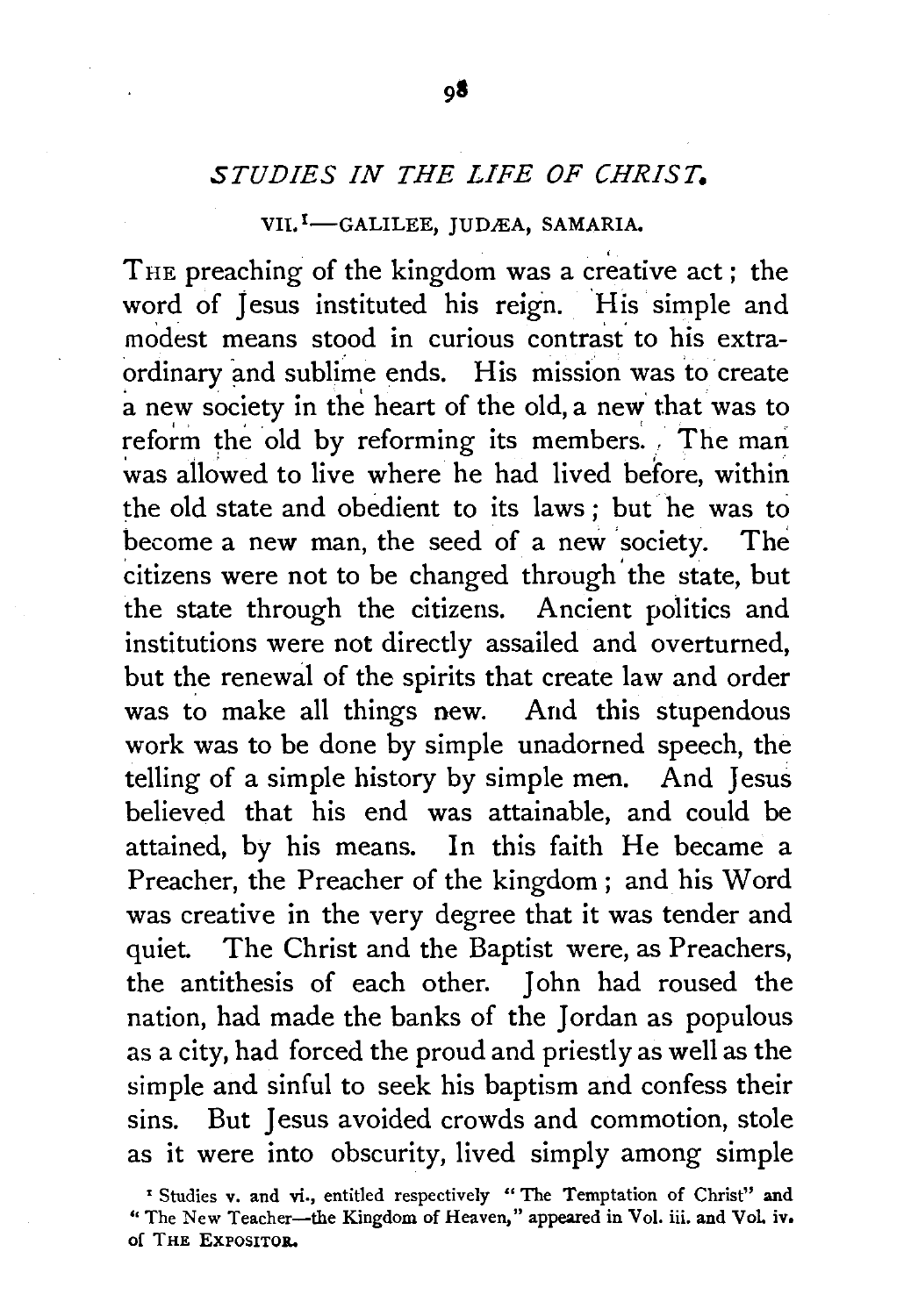people in a province remote from the city and temple of his race, only now and then, as at a Feast, emerging on the greater stage they supplied. Yet this quiet and unobtrusive work was soon perceived by friends and foes alike to be more radical and penetrative than John's, more destructive of the old and creative of the new. Action that at first seemed so obscure as to be wasted was proved by the result to be work too deep to be audible, too eternal to be visible, at the foundations of the new society, the city of God.

It seems curious, inconsistent, indeed, with the Messianic mission and claims, that Jesus should choose Galilee as the scene of his first and creative ministry. Jerusalem appeared its natural field. It was the city of David, the centre of the nation, the symbol of its unity, the home of its schools, the seat of its worship, the abode of its priesthood. Galilee was a despised province, "the circle of the Gentiles:" out of it arose no prophet, from it no Messiah could come. To belong to it, to live in it, was to allow as it were *a priori* disproof of his claims. There, too, appreciative spirits were few, an audience of the cultured impossible. To seek Galilee was like courting defeat, inviting the contempt of Judæa, surrounding Himself with men too dull-witted to understand his words or quicken and gladden his soul with the sympathy possible to men of trained and nimble minds. But the Wisdom that justifies her children justified the choice of Jesus, proved that it was, as He was, of God. .

Judæa and Jerusalem had been the worst of all fields for the early ministry of Jesus. It had made conflict precede and accompany creation. There were serene depths in his own spirit which the conflict could not have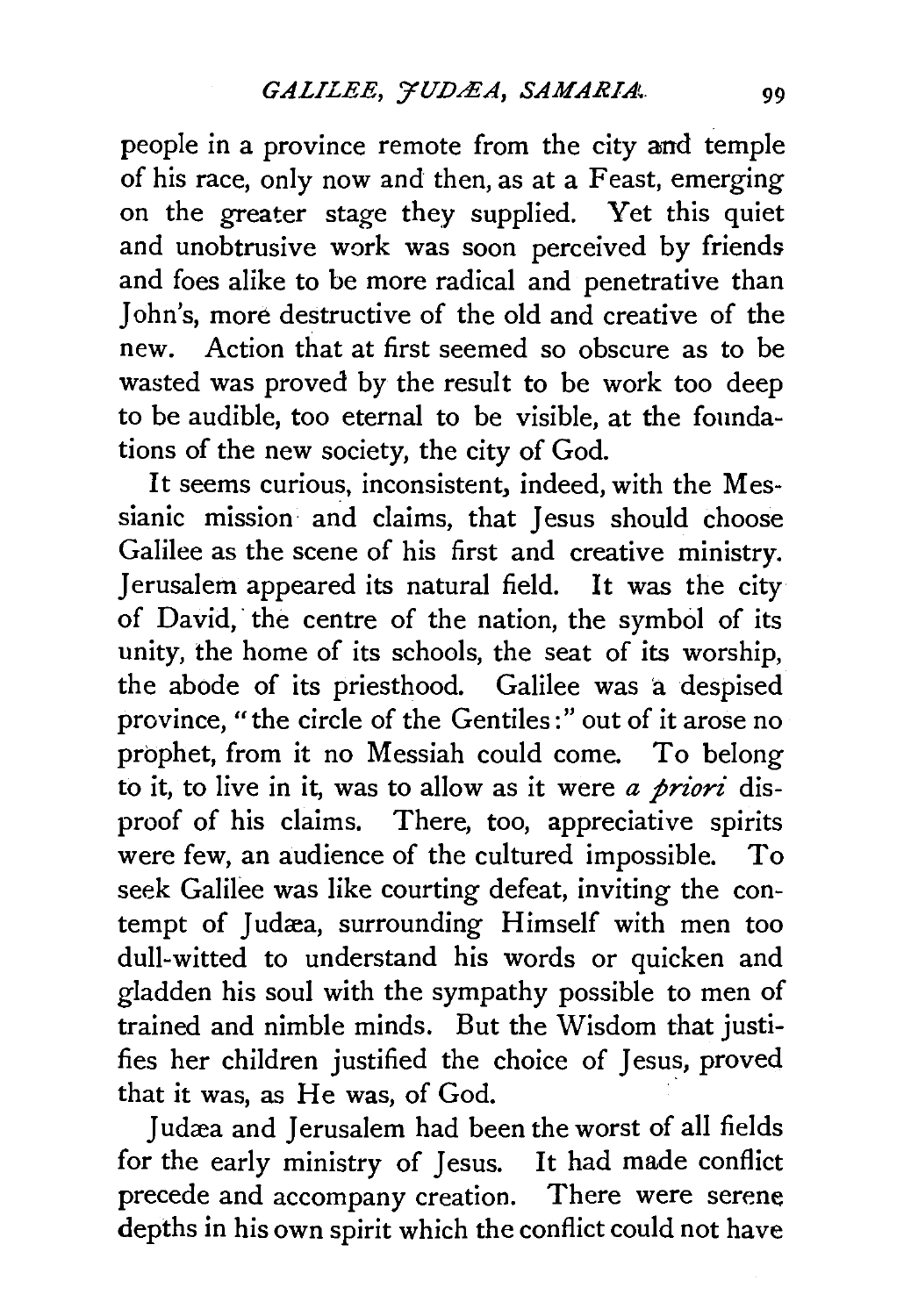disturbed, but it would have troubled and bewildered the simpler spirits He wished to form. Old societies have an immense power of repression, are easily moved to a jealousy that as easily glides into revenge. It had been ill had his career ended ere it had well begun, had He gone to seek his final sorrow and suffering instead of leaving them to seek Him. Amid the peace his early obscurity afforded He could meeten and mature his Spirit for the Passion which was to be at once supreme sacrifice and supreme glory. There, too, He could best form his society out of men who combined the simplicity of childhood with the strength of manhood. The men who incarnate the genius of an ancient polity or state are brittle rather than malleable, tend so to break as to wound the hand that attempts to fashion them into finer forms and for nobler uses. The men who can be so made as to become makers are men who unite the open sense and innocent wonder of the child with the high faith and resolute will of the man. Official or officious teachers are seldom made of teachable stuff. The soul long fed on subtleties becomes too absorbed in the distinctions to care for the truths and realities of life. The priests and scribes of Jerusalem were too thoroughly possessed by the old .to be readily penetrated by the new. The simple Galileans were not mismade, only unmade, men, waiting but the coming of One who could breathe into them the breath of life to rise up quick and quickening spirits. Then, too, the influence of Jesus increased in intensity with the narrowing of the circle within which He moved. The more extensive the stage the smaller his power. He did not need to make many, but to make thoroughly. The many only touched had done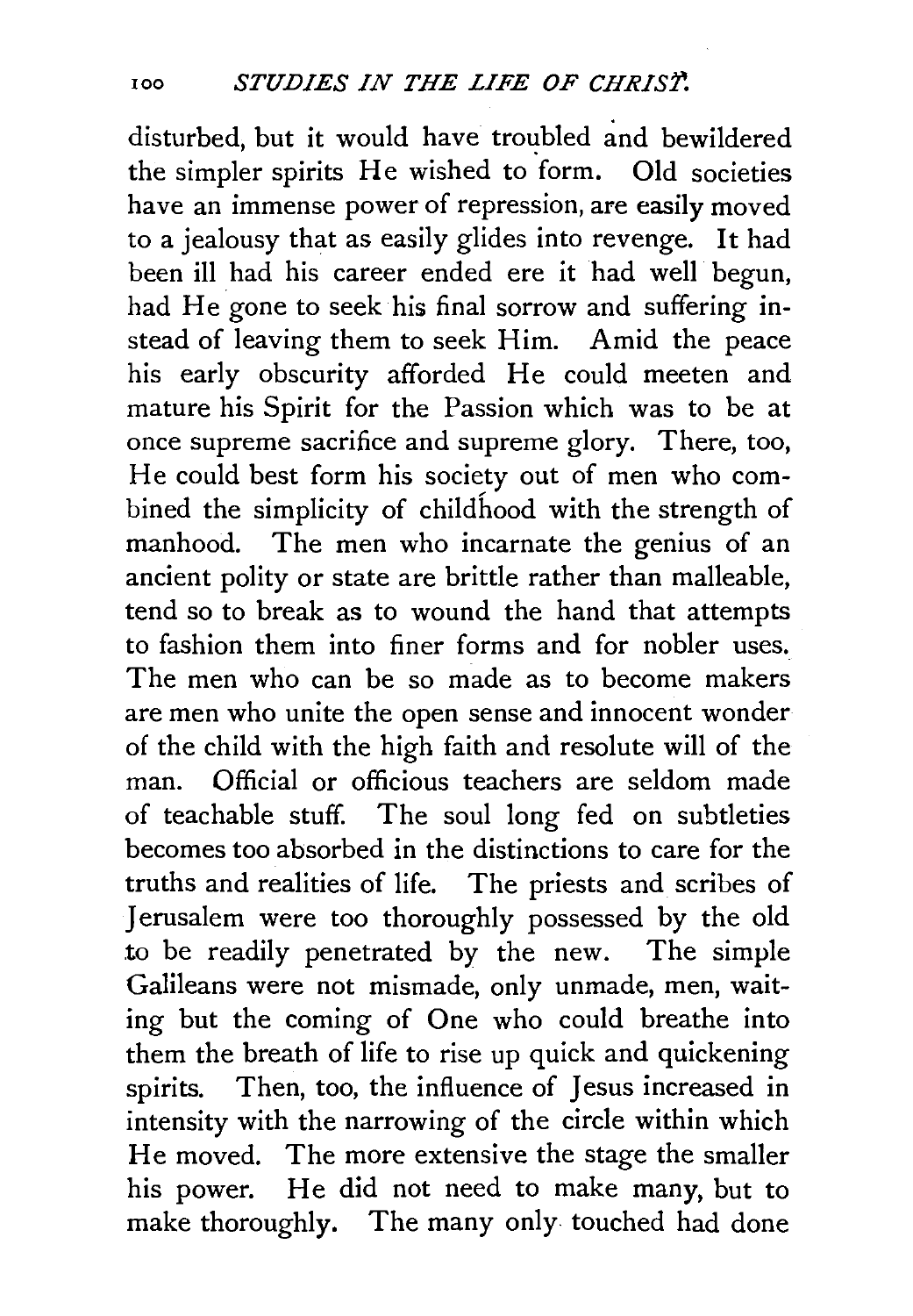nothing, but the few transformed could reform the world. His presence, where understood, was power. His person and word stood in an exegetical relation to each other, were mutually illustrative and explanatory. But to be so they needed to be seen in their ideal relations, living together in happy and beautiful unity, undisturbed by the presence of jealous and disputatious Jews. And Galilee allowed the ideal relations to be realized. While He waited for the Passion that came towards Him with awful inevitable step, He made the meaning of Himself. his truth, and his mission penetrate and possess his simple-minded disciples. The obscure but great ministry of those days not only created the new society, but has been the regulative force in its history, as fruitful of the principles that have commanded as the Passion of the motives and emotions that have inspired the Church. Its influence lives in our Synoptic Gospels. Its memory was so potent as to eclipse the ministry in Judæa, and a fourth and later Evangelist was needed to tell the story of those visits to Jerusalem that the authors of the earliest Christian *Memorabilia* had forgotten in their vivid recollection of the life lived and words spoken in Galilee.

His earliest ministry in Galilee may be said to have been private and tentative, a preliminary or prophetic ministry. It grew out of the Baptist's. John's preaching had sifted his hearers, had determined and revealed their spiritual affinities. The men of Jerusalem had soon withdrawn from him. What would not be absorbed into Judaism they could not tolerate, and so, while they began by accepting the baptism, they ended by rejecting the Baptist. He had a devil, as had every one too generous to be a Jew. But in the men from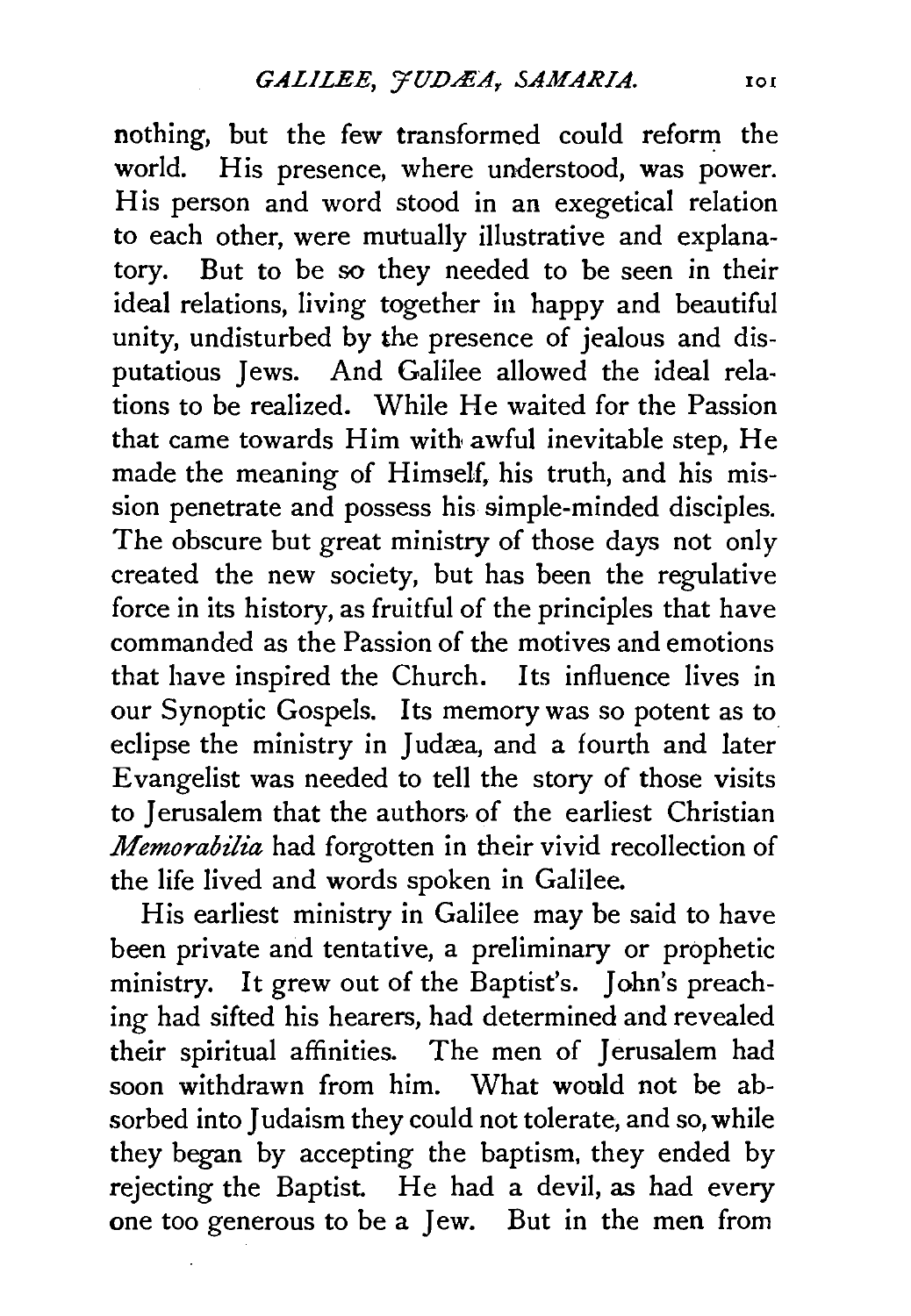Galilee he had awakened a new spirit, a grand consciousness of human evil and Divine good. The spirit he had awakened he could not satisfy. It wanted more than he could give-the baptism of the Holv Ghost and of fire. And so an elect circle waited near John, held there by the Divine hunger of their spirits. And they soon found Him for whom they waited, Jesus of Nazareth, the Son of Joseph. There is no finer proof possible of the power and spirit that lived in the Baptist than the quality of the men he quickened, but could not satisfy. Peter and John, Andrew, Philip. and Nathanael, were not ordinary persons, were men of the high creative order. They were the atoms that, with all their spiritual affinities awakened but unsatisfied, only waited the coming ef the Word to crystallize into the new society. With them Jesus returned into Galilee, and " manifested forth his glory" as they could bear it. It was a period of home ministry; on his part a making known, on theirs a coming to know. The Fourth Evangelist allows us a glimpse into this period, shews us Jesus by his presence at a marriage making the heart of man glad and the home of man holy, creating the spirit at once of belief and obedience.<sup>1</sup> Cana was the scene of his first miracle, but it was a miracle of the home, not of the synagogue or the market-place. His ministry was only beginning, had not yet begun.

Christianity, like Christ, was educated in Galilee, but was born in Judæa. The new faith, as a new faith supersessive of the old, could have as its appropriate birthplace only Jerusalem. The Christ could proclaim his kinghood only in " the city of the great King."

1 John ii. 1-11.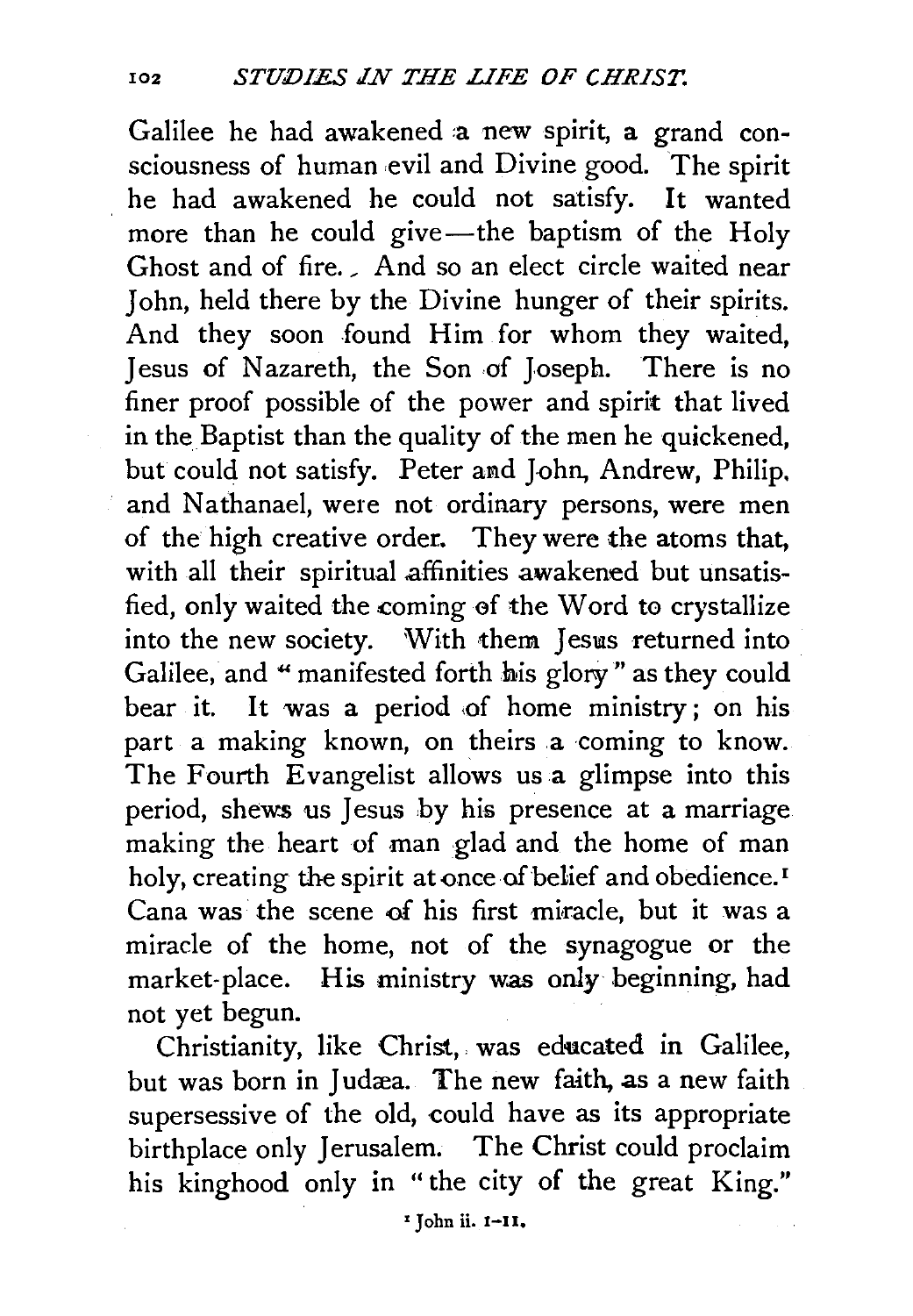John was the one Evangelist who saw the meaning of the event, and recorded it. When " the Jews' passover was at hand, Jesus went up to Jerusalem."<sup>1</sup> There as a boy He had woke into consciousness of his mission; there as a man He was to inaugurate his reign. Feast and city, time and place, were alike significant. As the Greeks at Olympia, the Jews at Jerusalem realized their unity, lived as a people unified by a common faith and a common descent and history. Then, as now, Jews were everywhere-merchants and philosophers in Alexandria, scholars and teachers in Athens, ministers of virtue and vice, diplomatists, traders, servants, interpreters, at Rome, colonists in Gaul and Spain, settlers in the towns of Syria, in the isles of Greece, in the valley of the Euphrates, beside the once hated streams of Babe!. But the Jew had then what he has not now-national being, a city that incorporated and realized his religious, if not his political, ideal. And so, though he forsook he did not forget Zion, looked with longing eyes to the city where God dwelt, which the deeds of his fathers, the songs of his faith, the words of his prophets, had so consecrated and glorified. And thus the scattered sons of Israel loved to come from far, and while they stood within Jerusalem, become for one blissful day oblivious of their mercenary and down-trodden present, by becoming conscious of their glorious past, and hopeful of a splendid future. No passover came without bringing troops of pilgrims yearning to see-

> The Holy City lift high her towers, And higher yet the glorious Temple rear Her pile, far off appearing like a mount Of alabaster, topp'd with golden spires.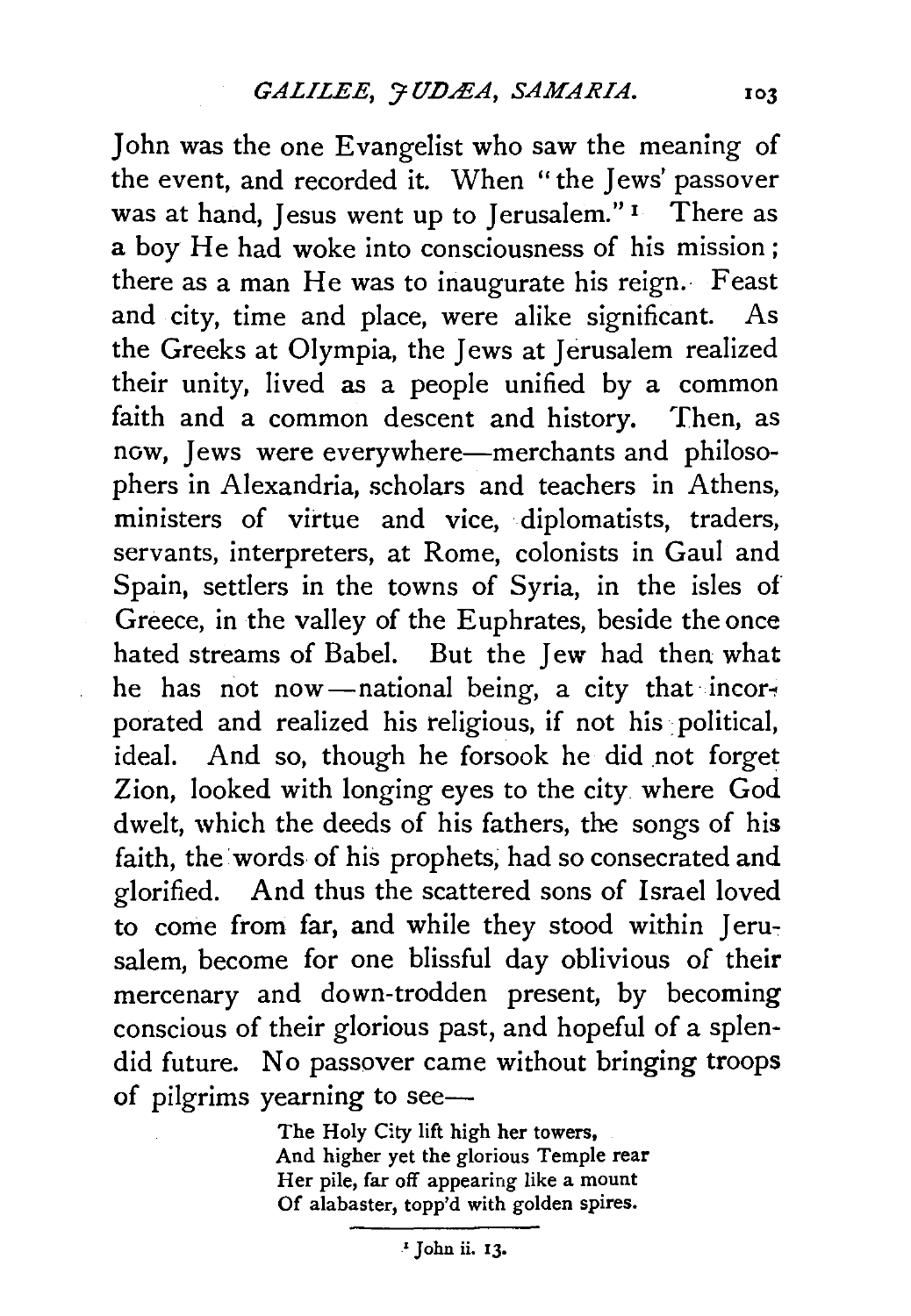The Temple was not simply the expression of the nation's faith, but the symbol of its spirit and epitome of its history. The one sanctuary had helped to create the one faith, had contributed in an almost equal degree to the spread of Hebraism and the growth of Judaism. It served the former well at first, but the latter most and last. The Temple may indeed be regarded as, while the creation of prophetic monotheism, the creator of Judaic sacerdotalism. If it did not form the priesthood, it greatly promoted the formation of a priestly caste; tended to decrease the spiritual by increasing the sensuous elements in Mosaism; to turn men's minds from thinking that God was best served by righteousness to thinking that He was best served by sacrifices and ceremonies. The Temple helped at once to fulfil and to defeat the prophetic ideal: to fulfil it by realizing the faith in one God, to defeat it by localizing Jehovah. The Deity of the Hebrew prophets was the one and universal God, but the God of the Jewish Temple was only a magnified and sublimed tribal deity. If there was only one God He must be the God of all men; but a God who could be worshipped only in one place and by one people remained *their* God. And this difference involved another : the universal was an ethical conception, the particular a sensuous and sacerdotal. To the prophets the supreme matter was God, and the obedience He demanded ; but to the priesthood, worship conducted in proper form by proper persons. The conflict of these opposite and contradictory tendencies lasted through several centuries, and the Jewish Temple represented the victory of the second, a universal religion localized by a tribal and inflexible sacerdotalism.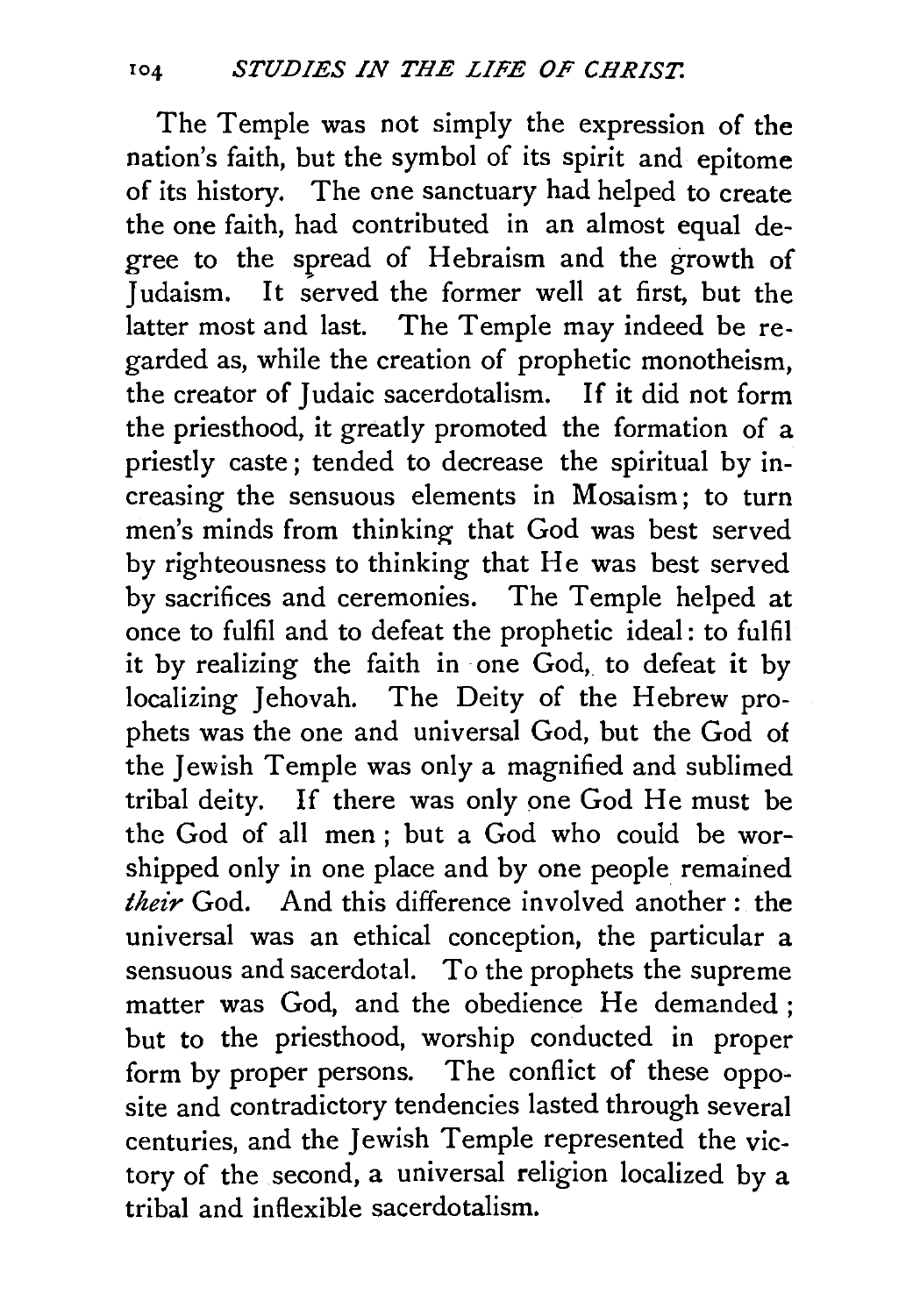We can understand, then, how the Temple might be to a mind like Christ's at once a pleasure and an offence. The symbolical significance might please, but its actual state would pain. It was a symbol of the highest spiritual realities, God's search after man, man's search after God ; of the heroic struggles that had created the first monotheism, the mother of all the rest. But as a place it was the scene of a worship that had extinguished religion. The zeal for ritual was everywhere; men could not get to God for priests and sacrifices, were so beset by formal laws and ordinances that ethical obedience was impossible. Yet the most exacting ceremonialism is always most accommodatingexacts scrupulous observance of its rites, but supplies facile access to the means. The worshipper had no need to neglect any form, or omit any sacrifice ; the instruments and articles of worship stood waiting to be purchased. If he wished to sacrifice, he had a choice of beasts-sheep, oxen, doves-could select according to his purpose or his means. If he came with the stamped money of Cæsar, he could exchange it for the unstamped sacred skekel, that nothing with any sign or image might be presented to God. He entered the Temple of his fathers through a market, where he bought the means of rightly approaching and worshipping their God. Now, if we would understand Christ's mind and emotions in presence of this scene of praise through purchase, we must do it through his saying, "Make not my Father's house a house of exchange."<sup>1</sup> The phrase "my Father's house" expresses his ideal of the place and its purpose : it is where parent and child may meet each other, where the filial may com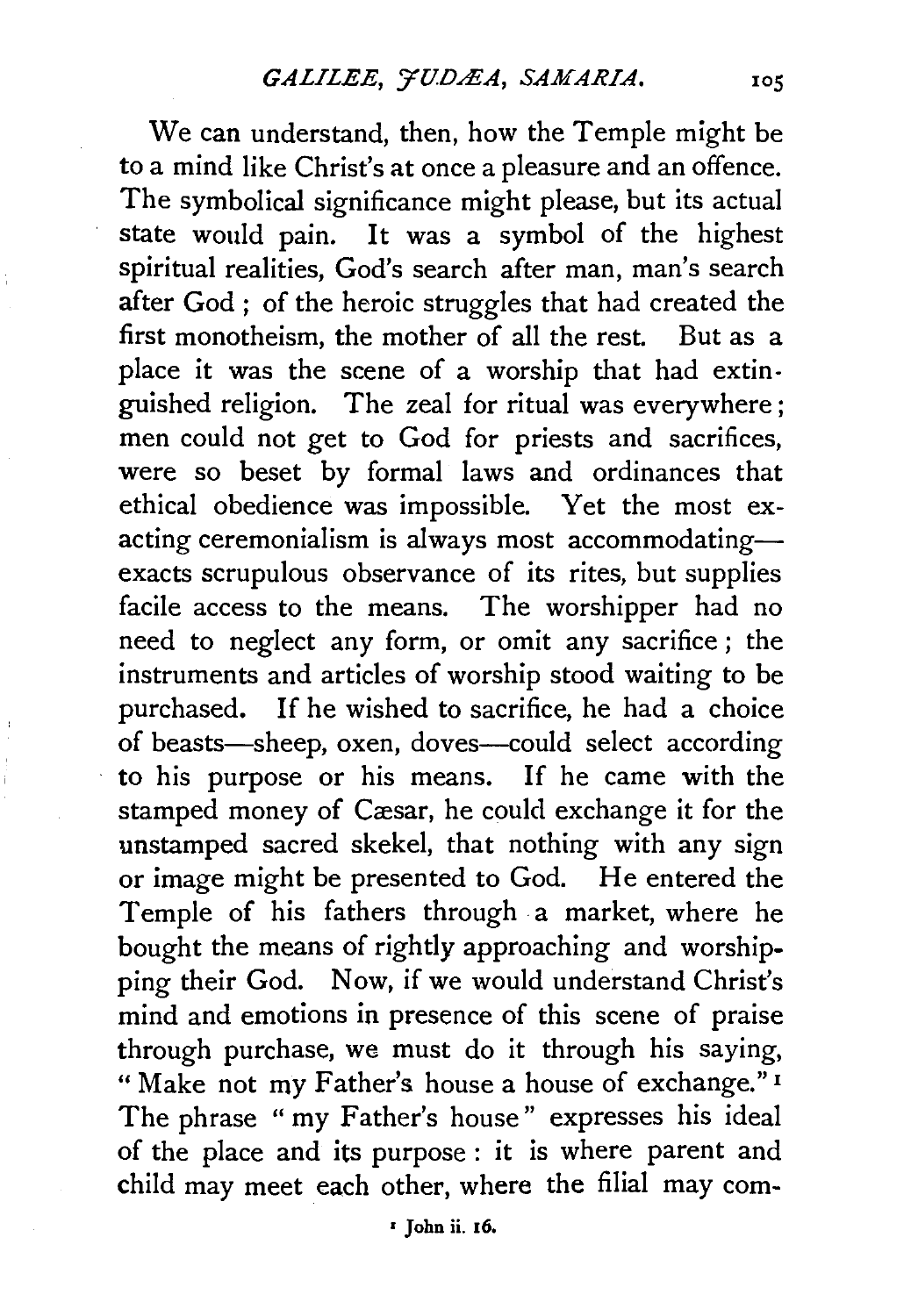mune with the paternal spirit, not alone, but in the home, amid its loved and trusted kin. The phrase "a house of exchange" expresses his idea of the actual scene, what made it so direct and painful a contradiction to his ideal. Honest merchandise He did not condemn. What He condemned was not simply the intrusion of merchandise into his "Father's house," but its attempt to regulate and express the relations between Father and child. It first depraved, and then destroyed, the filial spirit. It was fatal to the pure and delicate affection, the soft and gentle love, that made the home of God the best home of man. It was the corporate expression of the cardinal sin of Judaism. the reduction of man's worship of God to a service by acts formal and artificial, through instruments and articles sensuous, external, purchasable.

The cleansing of the Temple is an event that has been provocative of much criticism and discussion. Paulus, true to his not very rational naturalism, reduced it to what was little else than a popular tumult led by Jesus. Strauss, in his first *Leben,* explained it as a myth suggested by Malachi iii.  $I-3$ . Bruno Bauer made merry over it as the evidently fictitious story of a free fight, in which, had it really occurred, Jesus would have been certain to find the dealers in sheep and doves and the money-changers more than a match for Him. But, in truth, the event is intrinsically one of the most probable. It had a sufficient reason, and was in no way inconsistent with the character of Jesus. Severity is but a form of gentleness  $-$  is gentleness become strenuous against the evil and injurious through its love of the good and the injured. A character incapable of indignation is destitute of righteousness, without the will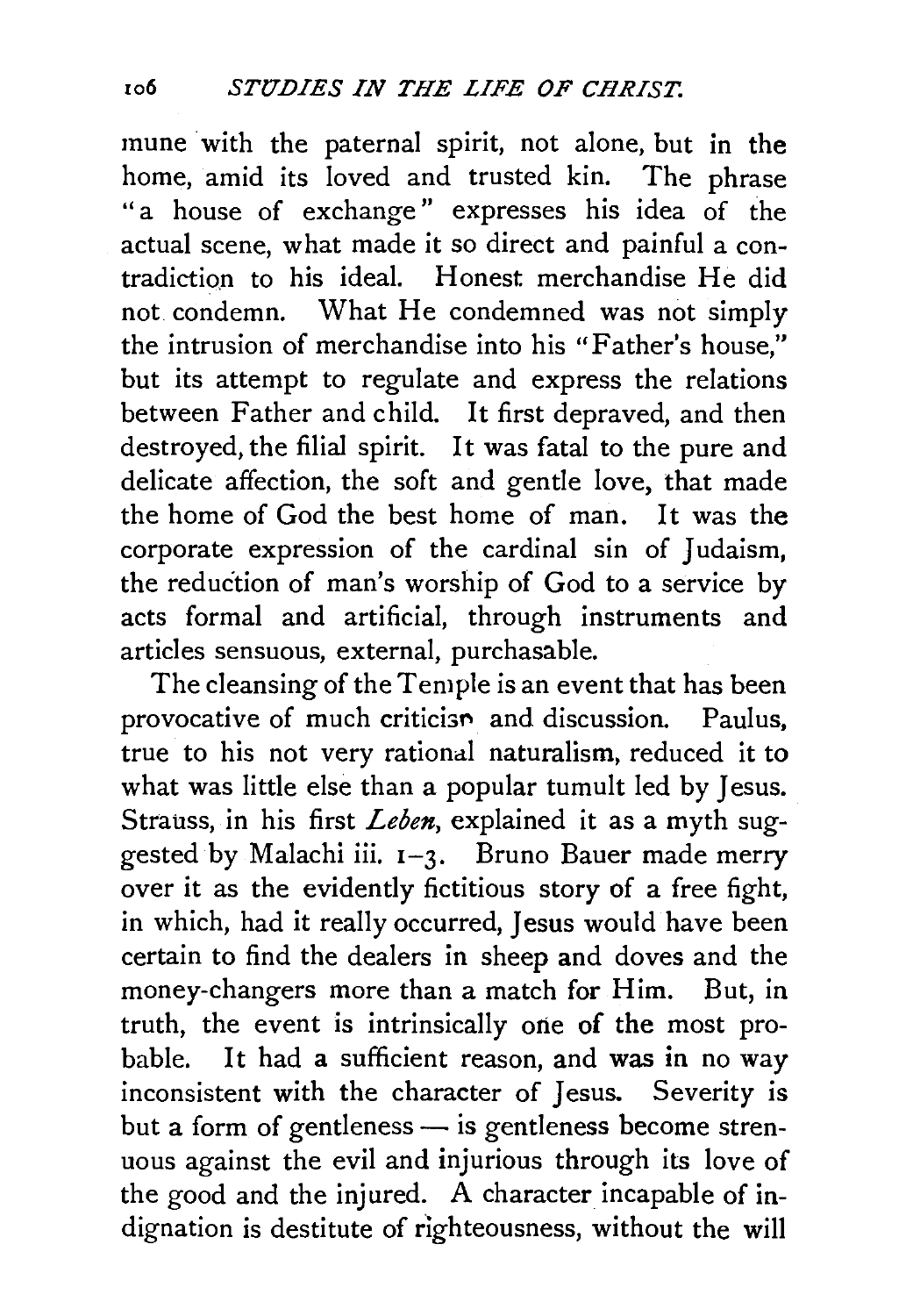to give adequate expression to its moral judgments. Here there was almost the worst possible perversion of the holiest things, an offence a conscience would condemn in proportion to its purity. The emotions awakened in the mind of Christ by the conflict of the ideal and the real could not have been more strongly, and therefore more fitly, expressed. Then, too, the act was finely intelligible to a Hebrew, an act of splendid loyalty to his God. The man who was zealous for God could not allow his house or his name to be profaned. The prophet but asserted his inalienable right when he commanded worship to be reformed, the Temple to be purified. Christ is here but resurgent Hebraism declaring in brave and expressive acts the doom of apostate Judaism.

But there is another side to the matter, present to the mind alike of Christ and his Evangelist. The Jews ask, "What sign shewest thou unto us, seeing that thou doest these things?" They do not absolutely deny his right to do what He had done, they only demand his warrant, by what authority. Now the remarkable thing is the answer of Christ, "Destroy this temple, and in three days I will raise it up." This answer explains his act, shews it to have been to his own mind, as later to John's, symbolical. The Temple was the type of the ancient worship, embodied and represented Judaism. To destroy it was to abolish the system it represented. As it was the type of the old faith Christ was the type of the new. He was the true ideal temple - in Him God was manifested, through Him man found God. He was the tabernacle of God with men, the personalized Divine presence.<sup>1</sup> Here, then, were the false and

• John i. 14; *cf.* Rev. xxi. 3, 22.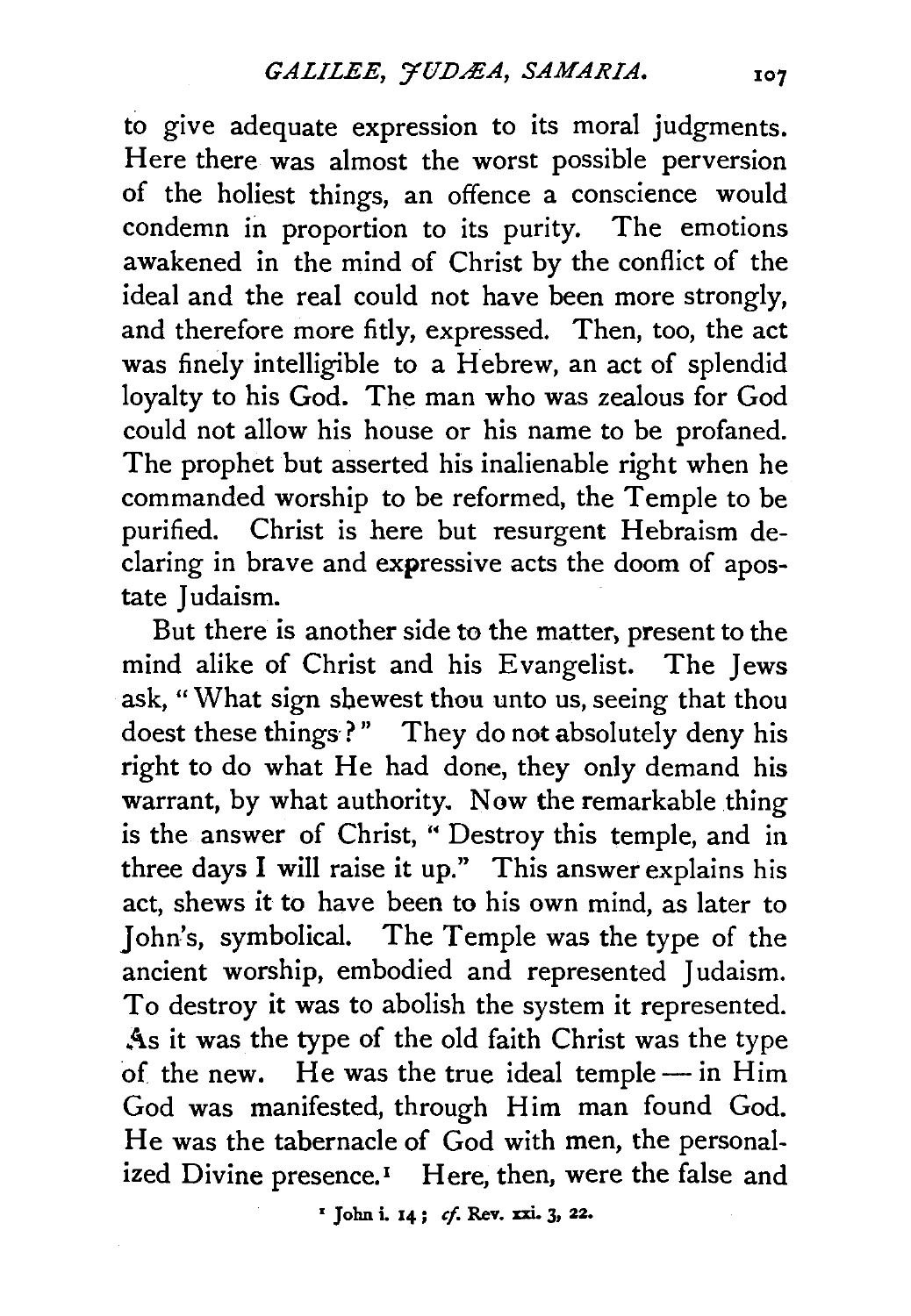the true, the sensuous and the spiritual, the depraved type and the perfect reality, facing each other ; and Jesus says, "Destroy this temple—the whole ancient system as here incorporated and symbolized- and in three days I will create a new and permanent form for the eternal truth that had here a transitory type. The destruction is to be your act, not mine. I am not come to destroy the law and the prophets, but to fulfil them. My death may seem to you an expedient necessary to save the nation, but what you mean to save the nation will really destroy it. In three days I will make it evident that the Temple is superseded, that Judaism is doomed, the reign of the letter over and the reign of the spirit come. The holy city, the New Jerusalem, shall then come down from God, and its Temple shall be the Lord God Almighty and the Lamb."

The saying explains the prominence John gives to the incident. It was to his mind the inauguration of the new economy, the explicit claim on Christ's part to be the true temple of God, the heart of the new religion. The impression made on him by the scene and the saying seems to live in his awed and frequent references to the temple or tabernacle of God with men. And the claim appears to have impressed other minds almost as much as his. Two significant things he mentions; first, that many believed on Christ; and next, that He did not commit Himself to them. The belief was sensuous rather than spiritual, due more to miracles seen than to truths understood. And in such faith *1* esus did not confide. The men who gave it He did not receive into his own inner circle. Those who stood there must believe in Himself rather than his works. John happily illustrates both points by a person. Nico-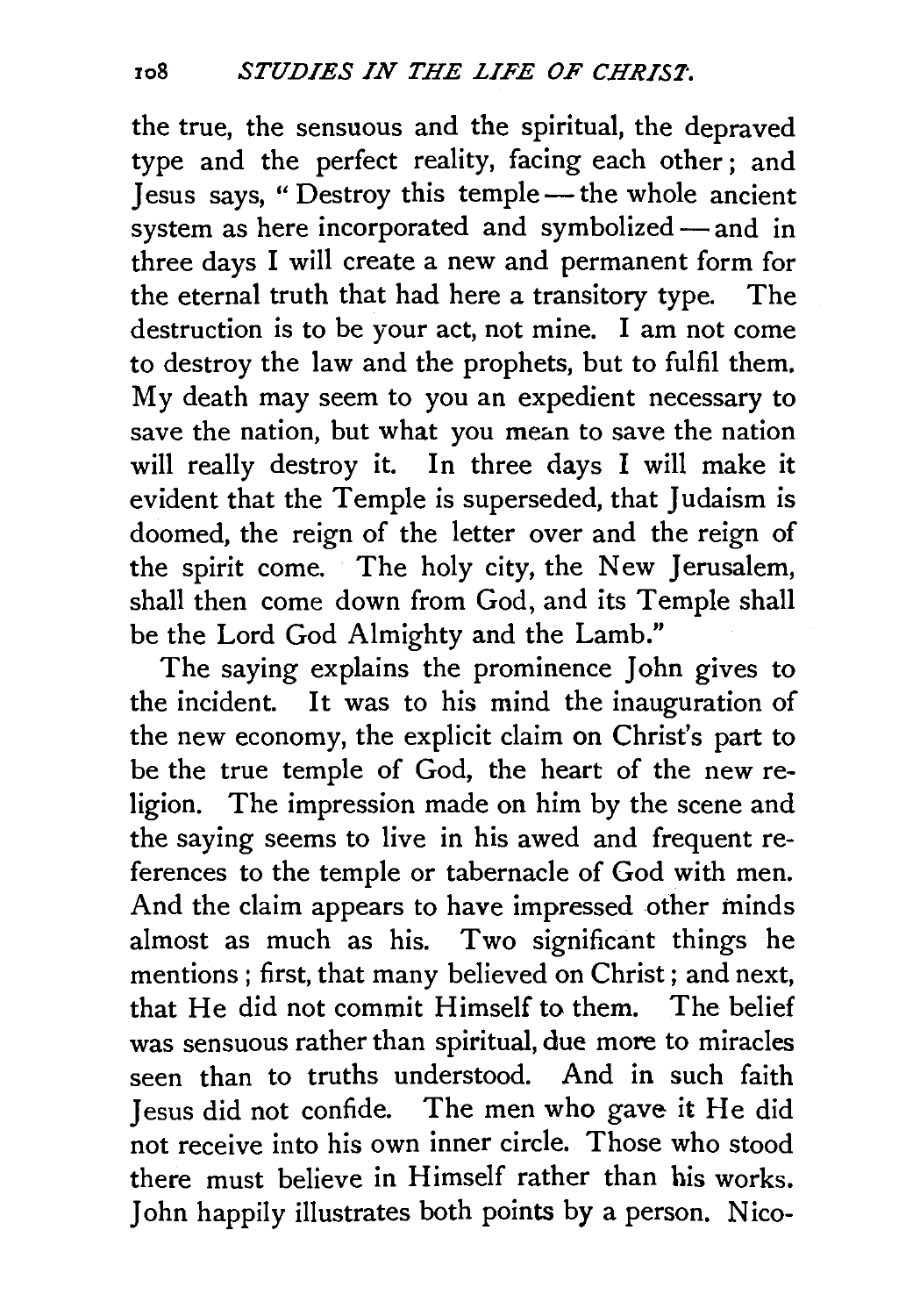demus was the type of a man who believed because of the miracles, and who was, however well-meaning, anything but a man to be trusted. He is indeed exceptional-the one Pharisee and ruler who honestly seeks to be instructed by Christ. But while he was discontented with the past, he cannot quite break with it. The prejudices of a life are hard to conquer, but the coarse yet subtle persecutions of society are still harder to bear. Nicodemus was stronger than the first, but weaker than the second; and Jesus speaks to him as one weak while strong, who believed the miracles but did not trust their Worker. The discourse was, while particular, universal, while addressed to the man, addressed to him as a representative of a class, in a sense of the race.

It is one of the notes and peculiarities of the Fourth Gospel that ·the reflections of the historian often so blend with the discourses of Christ that it is hardly possible to tell where the latter end and the former begin. It is so eminently here. The discourse of Christ ends most probably with Verse 15, and Verses I6-2 I express the explicative thoughts of the Evangelist. Yet his mind has become so completely possessed with the Spirit of his Master, that his words are as the words of Christ. The commentary so finely harmonizes with the discourse as to make it into a more perfect whole, a discourse not simply to Nicodemus, but to the Christian ages. It may be necessary to exhibit the two sections in their relations to each other, and to the historical and ideal elements in the person of Christ.

The discourse proper falls into two parts : the first (Verses  $3-8$ ) explains the condition of entrance into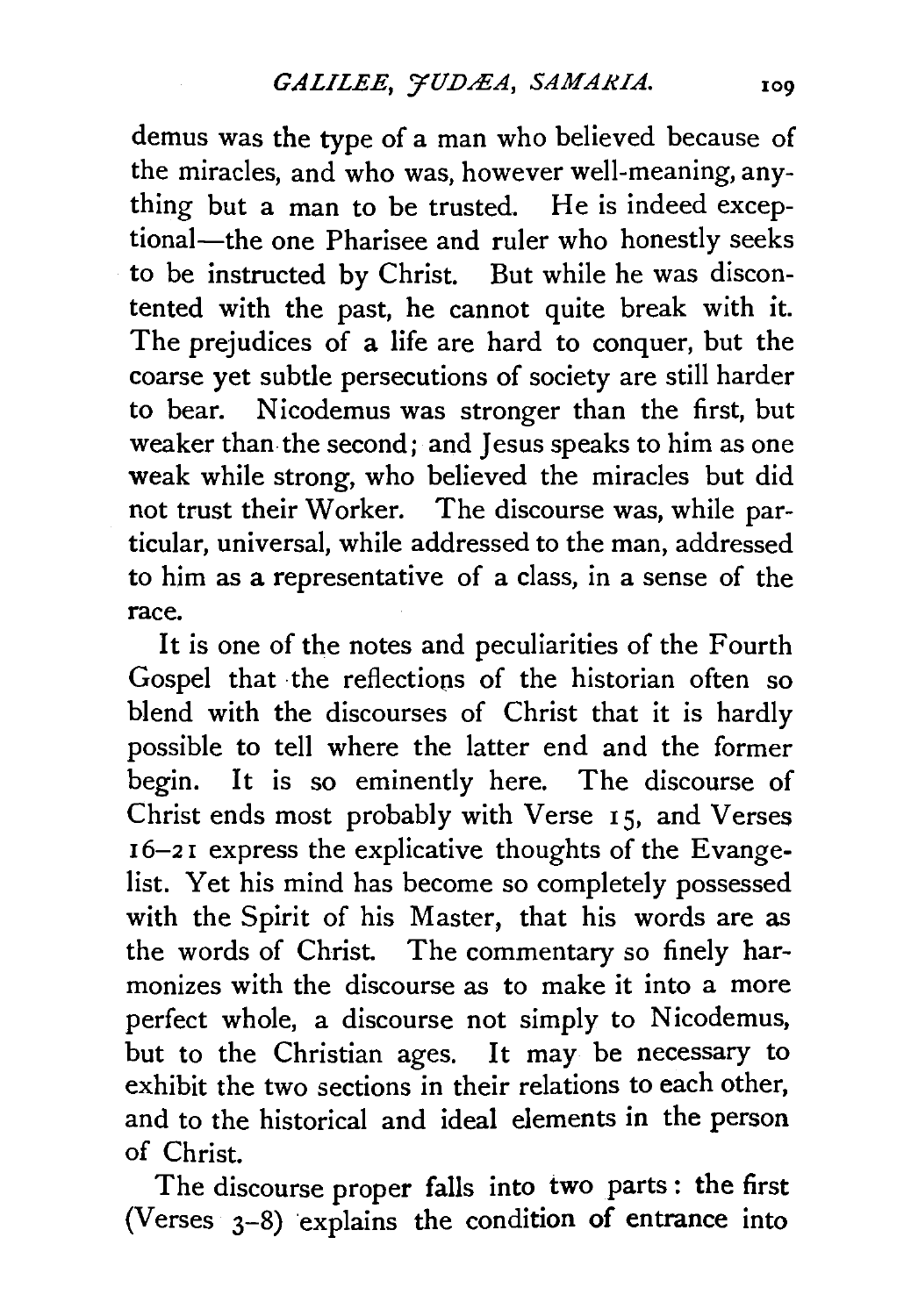the kingdom, and this condition at once explains the nature of the kingdom and is explained by it. The kingdom is a kingdom of the Spirit, and the birth into it is a spiritual birth, an effect whose cause is the ubiquitous, silently ever- operating Divine Spirit, whose historical symbol or expression is "the water" that purifies and renews. The second part (Verses  $10-15$ ) explains Christ's relation to the kingdom and to the men who seek it. If men enter it, it must be by faith in Himself-which is but the intellectual and personal side of the change that had been before described on its spiritual and social--but it must be absolute faith in Him as one who testifies of what He knows, as. a. Speaker who knows heaven as earth, and has descended that He might speak with the authority · of one who had a celestial as well as a terrestrial presence. And He who requires such absolute faith can do so only as the creative spiritual centre of the world, the spiritual pole as it were of humanity, drawing all eyes and hearts towards Him, that He may illu minate all with his light and gladden with his love. The discourse thus speaks to the deepest needs of Nicodemus. He is but a seeker after the things of the senses; What he needs is a change of the spirit, entrance as a trustful child into a new society which he is too sensuous to perceive. And to enter, it is not miracles he must regard, it is their Worker. The Christian society is constituted by faith in Christ.

The commentary, again, falls, like the discourse, into two parts, the first being an explicit statement of truths implied or indicated in the discourse ; the second, an exposition of the principles that govern the conflict of light and darkness, love and hate, which the gospel is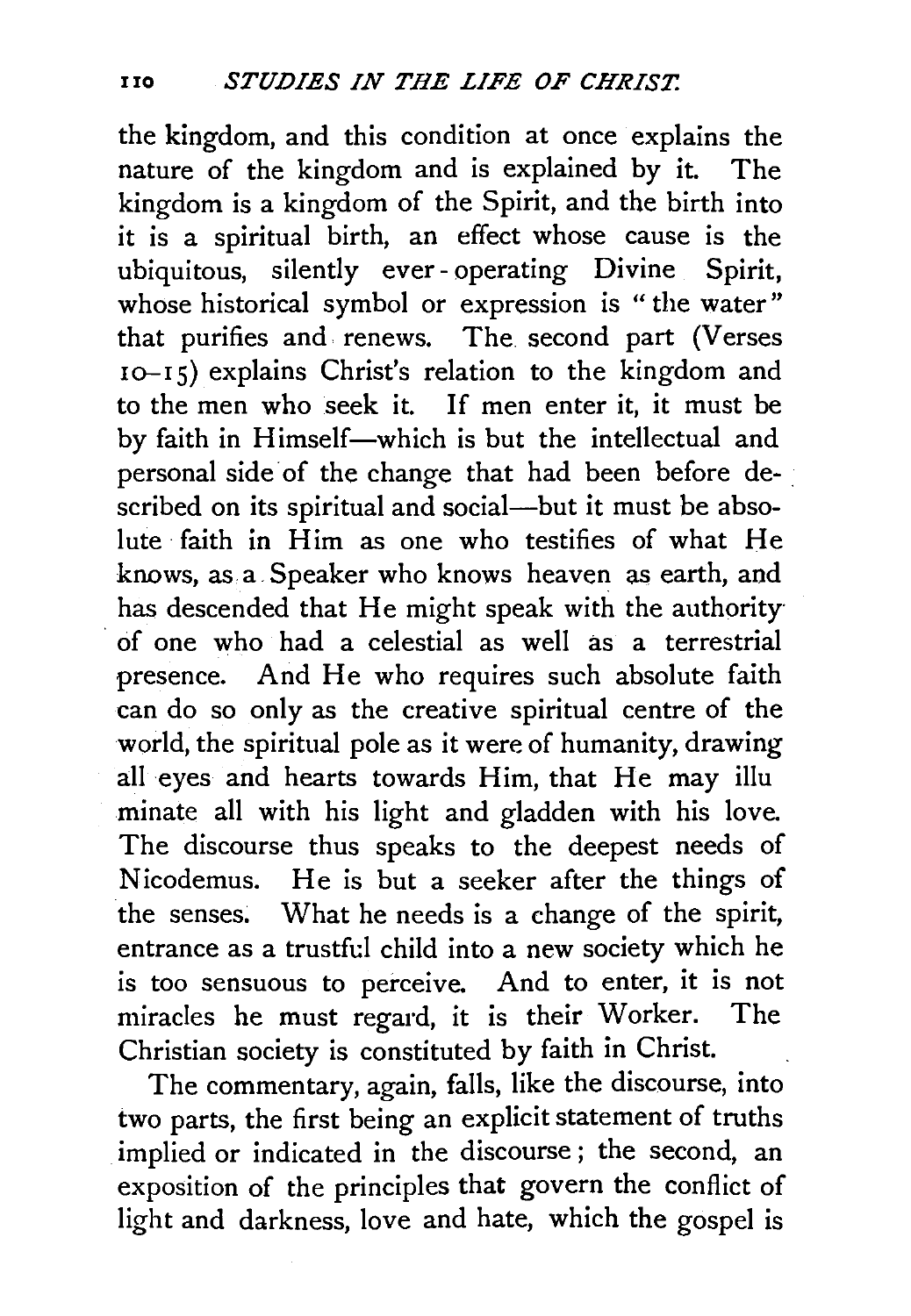written to pourtray. The former part (Verses 16-18) explains the ideal cause and design of Christ's historical appearance; the cause being God's love to the world, the design, most agreeable to the cause, " that the world through him might be saved." The latter part (Verses  $19-21$ ) explains the real or historical results of his appearance ; on the one side, men so loving the darkness as to hate and refuse the light ; on the other, men so loving the light as to seek it, that they may live, and be seen to live, in God. The two sections thus blend into a fine unity, constitute, when combined, a discourse which progresses from the idea of the kingdom and birth into it through the King to the causes and results of his historical appearance, the unequal, though long protracted conflict of Divine love and human hate.

In this discourse and commentary it has been contended that there are ideas strange to the Synoptics and their Christ, peculiar to the Fourth Evangelist, late in origin, and unhistorical in character. The most foreign and offensive of these ideas is the second birth, but it is only a more radical and expressive formula for a most characteristic thought of the Synoptic Christ, entering into the kingdom by becoming a little child.<sup>1</sup> The Apostolical Epistles, too, prove that the idea had so penetrated early Christian thought,<sup>2</sup> as to be explicable only as a creation of its common Creator. The idea expressed in the phrase " born of the Spirit " stands in fine harmony with John's prophecy, " He shall baptize you with the Holy Ghost," as with the later

<sup>&</sup>lt;sup>1</sup> Matt. xviii. 3; Mark x. 15; Luke xviii. 17.

<sup>&</sup>lt;sup>2</sup> Titus iii. 5; I Peter i. 3, ii. 2; I Cor. iv. 15; Gal. iv. 29; Phil. 10; I John ii. 29, iii. 9, v. I, 4, 8.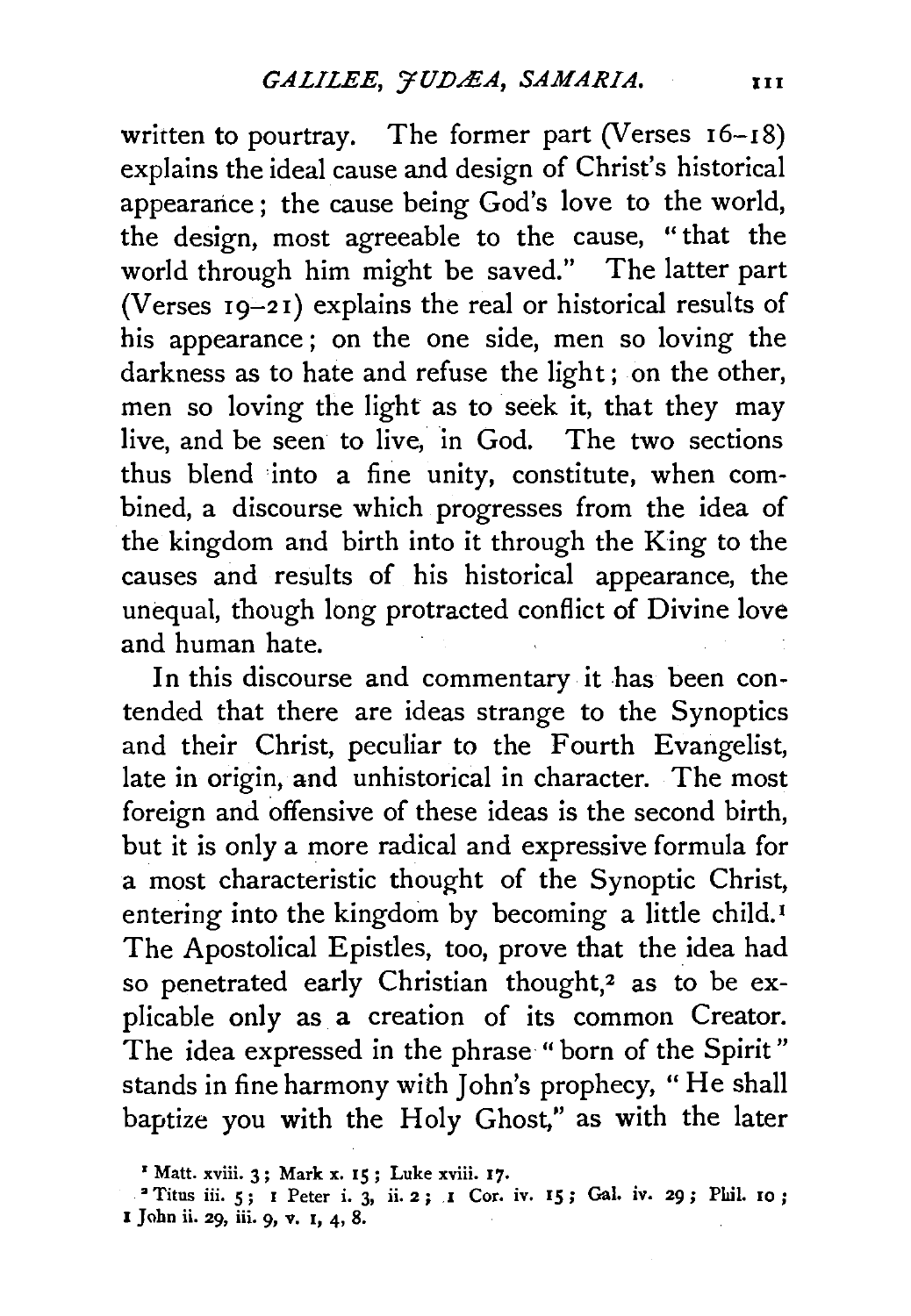notion of baptism in its name.<sup> $I$ </sup> The commentary, too, is as distinctive of John as the discourse of Jesus. "Only-begotten" occurs in his characteristic sense.<sup>2</sup> Love and God, light and God, are associated as he likes to associate them 3—the divinest qualities in God used to explain at once his antagonism to the ignorance and the evil of man, and his strenuous service of man's highest good.

Jerusalem was not to be the scene of Christ's ministry. It was tried and rejected. Yet with a noble love and loyalty to the queenly city He lingered in her neighbourhood, speaking his truth, baptizing4 men who came to confess their sins and be instructed. But He could not remain in Judæa; Pharisaic jealousy was too strong, threatened premature conflict. So He "departed again into Galilee," and He " must needs go through Samaria." <sup>5</sup> The necessity was not geographical, but ethical, was rooted in his nature and mission, was not caused by his place. The story of the Samaritan journey is symbolical. John tells it as an allegory, while a history. The two were to him, where Christ's action was concerned, identical-the real ever representing an ideal. Strauss regarded it as a myth suggested by the beautiful tale of the meeting of Jacob and Rachel at the well. The woman was the representative of an unclean people ; the five husbands represented their five idols, and the sixth their illegitimate worship of Jehovah. Hengstenberg and Keim are here in curious agreement with Strauss, with these differences, that the former of course rejects the myth-

<sup>1</sup> Matt. iii. 11 ; John i. 33; Matt. xxviii. 19; Acts i. 5, xi. 16.<br>
<sup>2</sup> John i. 14, 18; I John iv. 9. <sup>3</sup> John i. 4, 5, 7-9; I John i. 5, *iv.* 8-10.<br>
<sup>4</sup> John iii. 22. *iv.* 1, 2. <sup>5</sup> Ibid. *iv.* 3, 5. 4 John iii. 22, iv. 1, 2.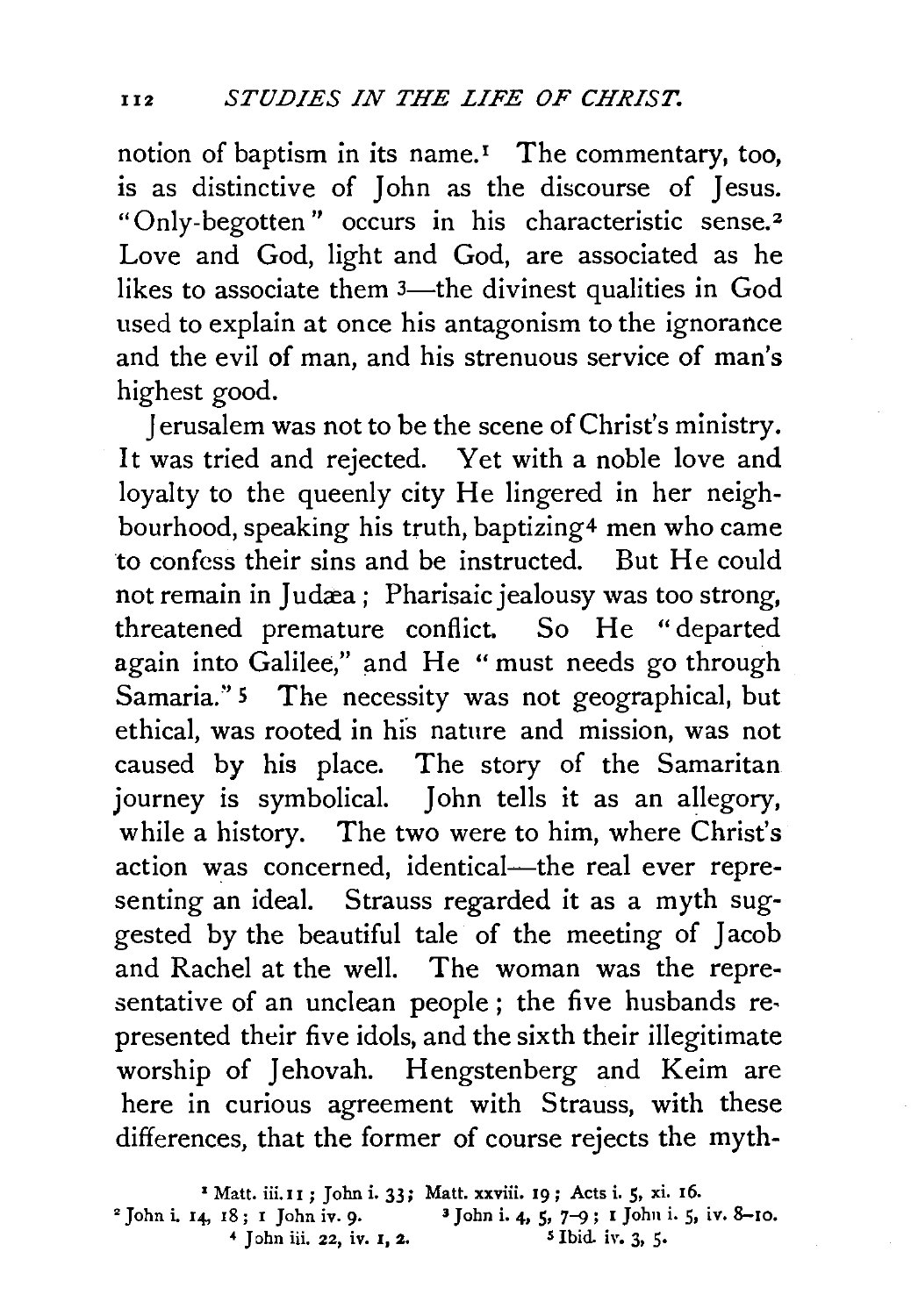ical theory, while the latter substitutes religions for idols. But the narrative is too finely and minutely historical to be an allegory in their sense, and their interpretation fails to explain its most significant touches. The cardinal point of their allegory is but a secondary incident in the story, obtained by the sacrifice of its essential symbolism. For there is here a real enough symbolism, looking out from the double senses in the "water," "the well," "the mountain," "the harvest." What it is we may best discover through the feelings that must have been in the mind of Christ. When He retired from Judæa two thoughts must have possessed Him-the evil of the hateful formalism of the Jews, and the failure of his ministry in Jerusalem. Judaism had localized and concealed God; though a universal God, He could be found only at Jerusalem; though a righteous God, He could be worshipped only by sensuous forms and ceremonies. And these ideas of God stood in so radical antithesis to his that they had caused the failure of his mission, made the Jews not only disinclined to hear Him, but unable to understand the splendid significance of his words. But now this narrative supplies the contrast that at once illustrates and defines his truth and his mission. God is proved to be universal and ethical, capable of being worshipped anywhere, only to be worshipped in spirit and in truth. And the mission which establishes this truth is just in its spring time, but it is a spring which not only had the promise of harvest, but is equal to it. Though Judæa is behind, the world is before; if the one is a proud and exclusive city, the other is a field ripe to the sickle.

It is strange that Christ should often speak his most VOL. VIII. 8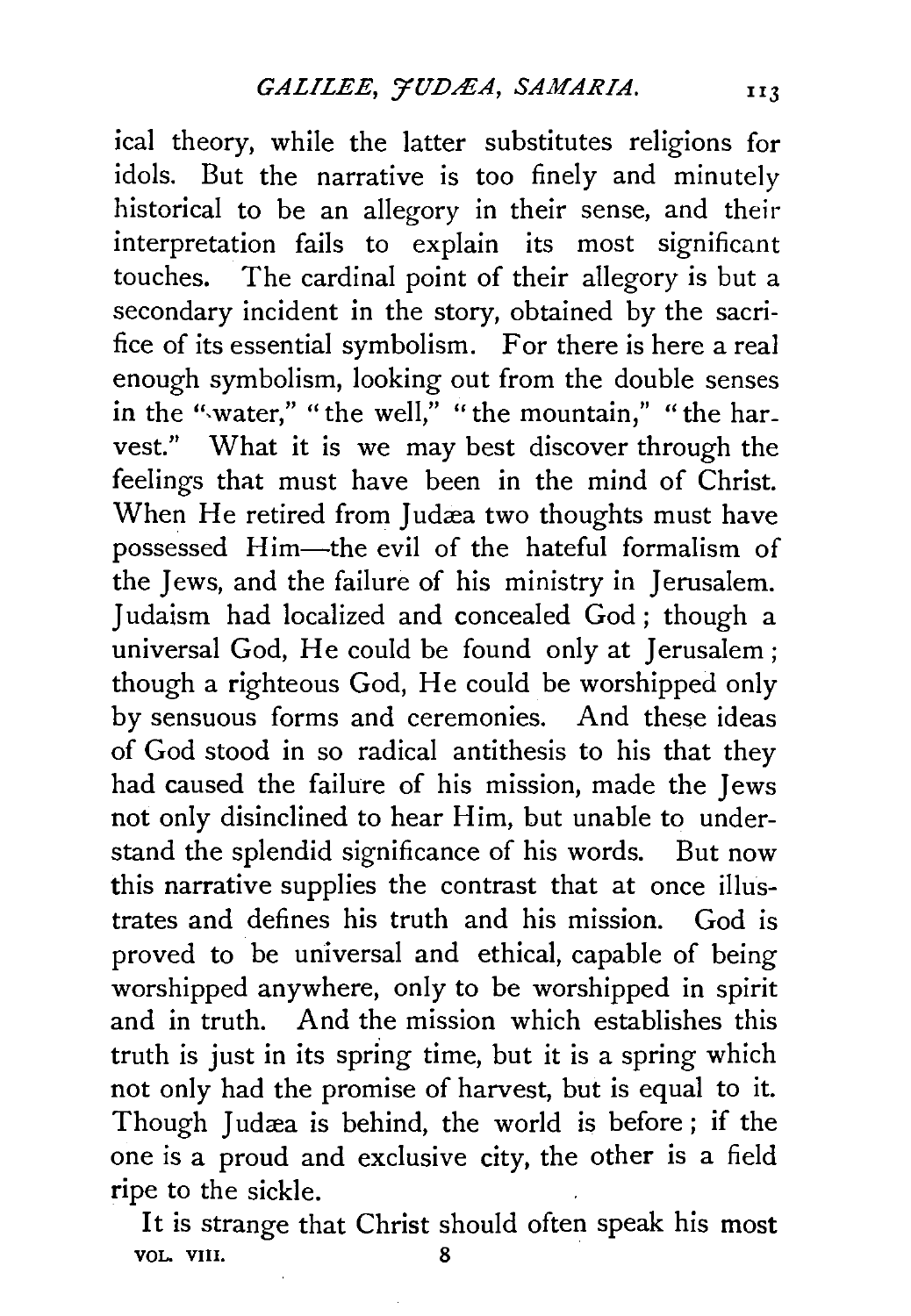remarkable words to the least remarkable persons. Here is a woman who for one splendid moment emerges from the unknown, stands as in a blaze of living light, and vanishes into the unknown again. But while she stands she is immortalized, the moment becomes an eternal now, in which Christ and she face each other for ever, He giving and she receiving truths the world can never allow to die. For the woman is a type, a particular that expresses an universal. She represents heathenism, the world waiting for the truths Christ was bringing. And what He gives to her He gives to the race; what she receives she receives for mankind. In that woman man lived, and in her became conscious of the truth-" God is a Spirit, and they that worship him must worship in spirit and in truth."

The influence of Judæa lives in words like these. The "in spirit" is an assertion of the universal presence' of God everywhere in man, never in a temple or city, to be worshipped by mind, never as in a place. The "in truth" expresses the essential quality or element of worship, stands, as it were, opposed to "in form" or "in ritual." The worship that is everywhere possible must be always ethical; what is independent of place is dependent on spirit and truth.

But while the " in spirit" is in contrast with the " in Jerusalem" of Judaism, it is in essential agreement with "God is a Spirit." Where God is conceived as a Spirit, worship must be spiritual ; where worship is sensuous, God is sensuously conceived. Worship is but the mutual speech of the Divine and the human ; God is as active in it as man. And so it is only where He is rightly conceived that man can rightly worship. He could as little worship a God that was only cold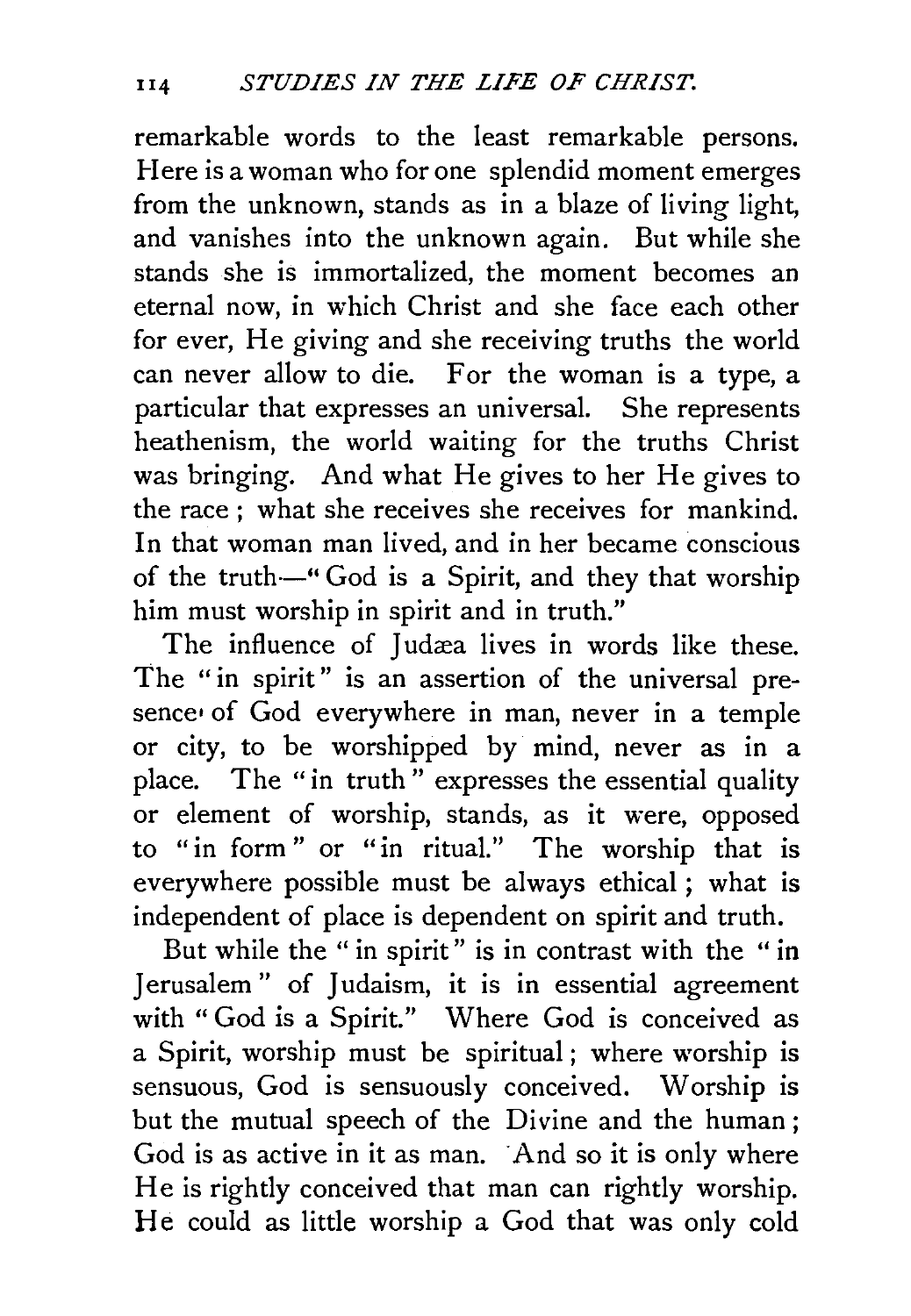eternity or silent speechless space as it could know or speak to him. And so Christ verifies and personalizes "spirit" by the term Father, seeks by creating a new consciousness of God to create a new attitude of the spirit towards Him. As his phrase "in truth" is in contrast with " in ceremonies " or " in sensuous forms," so it is in radical agreement with the idea expressed by "Father." Falsity in worship may be either in the object or in the subject : if the first, it is idolatry ; if the second, it is hypocrisy. These, as commonly used, are opposites: heathenism is better than hypocrisy; honest faith in a false religion is better than false worship in a true. But they may really be so related as to be opposite sides of one thing. Man cannot offer false worship to a true God. Where the worship is false the God must be the same ; the one falsifies the other. God is conceived and addressed, not as He is, but as the worshipper imagines Him to, be. Hence Christ's aim was to create true worship by creating true knowledge of God. The Father deserved honour, the son owed reverence. Filial reverence was always beautiful and always honourable. It would not write a wrinkle on the brow that grew more beautiful with age, or touch with pain the heart that was loved for the love it had given. Filial honour grows with years. We become better sons and daughters the older we get, the more the memory of those we first knew and loved

## Wins a glory from their being far,

and orbs into a rounded and mellow beauty we did not see while in their home. It is doubtful whether any daughter ever knew what her mother was or how she loved her till she herself had tasted the bliss and